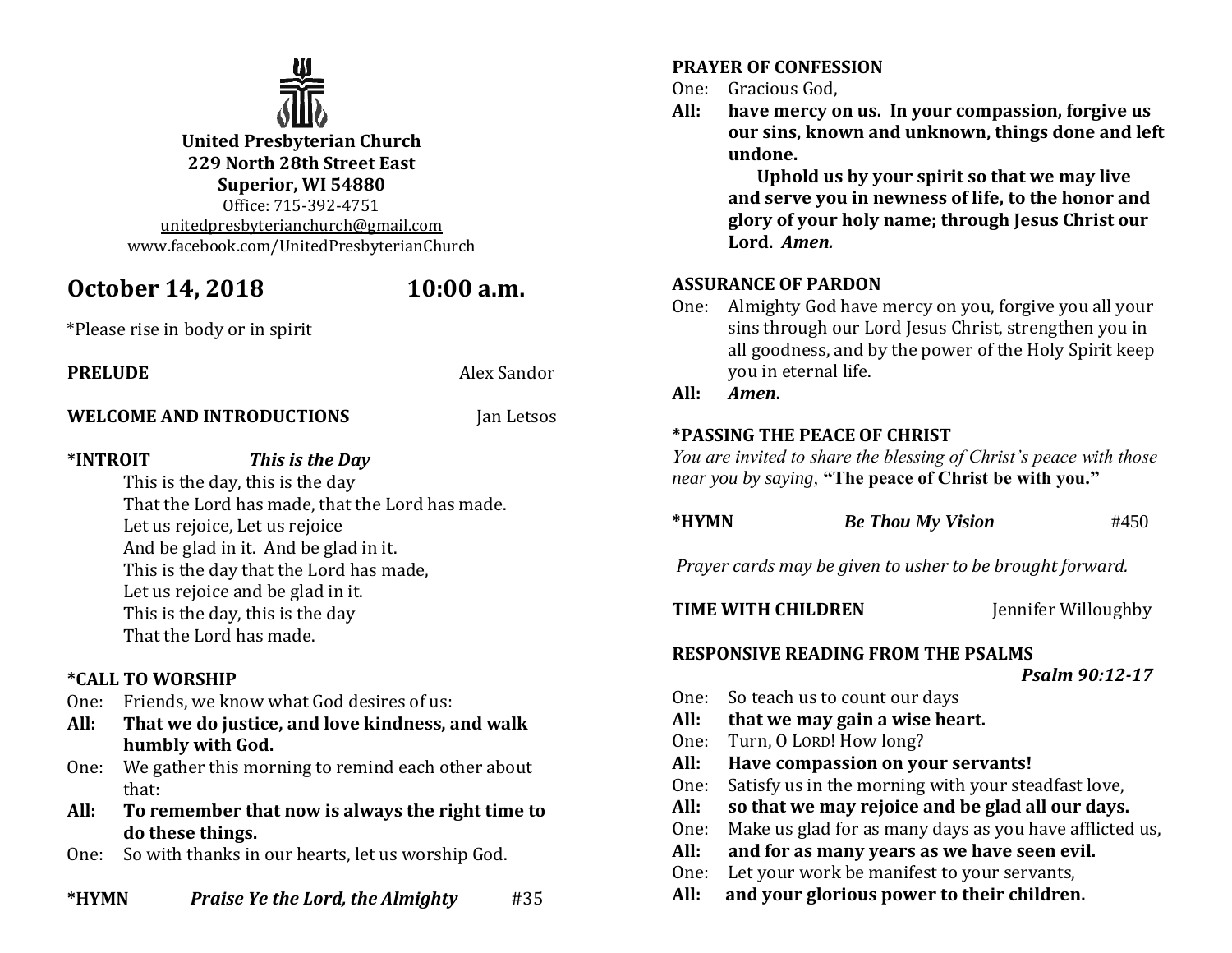| Let the favor of the Lord our God be upon us,<br>One:<br>All:<br>and prosper for us the work of our hands-<br>O prosper the work of our hands! |                                                                                                                                                                                                                                                                                                                                                                                                                          |                                                                           | <b>LORD'S PRAYER</b><br>All: Our Father, who art in heaven, hallowed be thy<br>name. Thy kingdom come. Thy will be done,<br>on earth as it is in heaven. Give us this day our                                                                          |                                                                                                                                                                                                                                                                                                                                                                                                                                                                                                            |                           |
|------------------------------------------------------------------------------------------------------------------------------------------------|--------------------------------------------------------------------------------------------------------------------------------------------------------------------------------------------------------------------------------------------------------------------------------------------------------------------------------------------------------------------------------------------------------------------------|---------------------------------------------------------------------------|--------------------------------------------------------------------------------------------------------------------------------------------------------------------------------------------------------------------------------------------------------|------------------------------------------------------------------------------------------------------------------------------------------------------------------------------------------------------------------------------------------------------------------------------------------------------------------------------------------------------------------------------------------------------------------------------------------------------------------------------------------------------------|---------------------------|
| <b>SCRIPTURE READING</b><br><b>Old Testament Reading</b><br><b>New Testament Reading</b><br><b>ANTHEM</b>                                      | Come, Now is the Time to Worship<br>Brian Doerksen                                                                                                                                                                                                                                                                                                                                                                       | Sue Olson<br>Amos 5:6-7, 10-15<br><b>Hebrews 4:12-16</b><br>Chancel Choir | daily bread, and forgive us our debts as we<br>forgive our debtors. And lead us not into<br>temptation, but deliver us from evil. For thine<br>is the kingdom, and the power and the glory,<br>forever. Amen.<br>ANNOUNCEMENTS ABOUT OUR LIFE TOGETHER |                                                                                                                                                                                                                                                                                                                                                                                                                                                                                                            |                           |
| <b>GOSPEL READING</b>                                                                                                                          |                                                                                                                                                                                                                                                                                                                                                                                                                          | Lay-Pastor Gary C. Banker<br>Mark 10:17-31                                | *CLOSING HYMN                                                                                                                                                                                                                                          | <b>Amazing Grace</b>                                                                                                                                                                                                                                                                                                                                                                                                                                                                                       | Jan Letsos<br>#649        |
| <b>SERMON</b><br>Lay-Pastor Gary C. Banker                                                                                                     |                                                                                                                                                                                                                                                                                                                                                                                                                          |                                                                           | *BENEDICTION                                                                                                                                                                                                                                           |                                                                                                                                                                                                                                                                                                                                                                                                                                                                                                            |                           |
| *HYMN                                                                                                                                          | O For a World                                                                                                                                                                                                                                                                                                                                                                                                            | #372                                                                      | *POSTLUDE                                                                                                                                                                                                                                              |                                                                                                                                                                                                                                                                                                                                                                                                                                                                                                            | Alex Sandor               |
| <b>OFFERING</b><br><b>MOMENT FOR MISSION</b><br><b>OFFERTORY</b><br>*DOXOLOGY<br>*PRAYER OF DEDICATION<br>One: Let us pray. Merciful Father,   | Praise God from whom all blessings flow,<br>Praise God, all creatures here below,<br>Praise God above, ye heavenly host,<br>Creator, Christ and Holy Ghost. Amen.<br>All: we offer with joy and thanksgiving what you<br>have first given us - ourselves, our time, and our<br>possessions, signs of your gracious love. Receive<br>them for the sake of him who offered himself for<br>us, Jesus Christ our Lord. Amen. | Jan Letsos                                                                | following worship.<br>$\ddot{\Phi}$<br>♦ We have large print bulletins.<br>narthex.                                                                                                                                                                    | <b>WAYS TO FIND OUT MORE ABOUT</b><br><b>UNITED PRESBYTERIAN CHURCH</b><br><sup><math>\bullet</math></sup> Join us for a cup of coffee in the Fellowship Hall<br><sup><math>\bullet</math></sup> Pick up a copy of <b>The UPBeat</b> , our monthly newsletter,<br>from the table in the narthex.<br>Call the church office at 715-392-4751.<br><b>f</b> Follow us on Facebook.<br><b>HELPFUL TO KNOW</b><br>♦ We have hearing assistance devices.<br>There are children's activity sheets available in the |                           |
| <b>TIME FOR PRAYER</b>                                                                                                                         |                                                                                                                                                                                                                                                                                                                                                                                                                          |                                                                           | <b>GUEST PREACHER</b>                                                                                                                                                                                                                                  |                                                                                                                                                                                                                                                                                                                                                                                                                                                                                                            | Lay-Pastor Gary C. Banker |

 **PRAYERS TO BE SHARED**

 **SILENT PRAYER PASTORAL PRAYER**

Lay-Pastor Gary C. Banker DEACONS OF THE MONTH The Hicks Family

j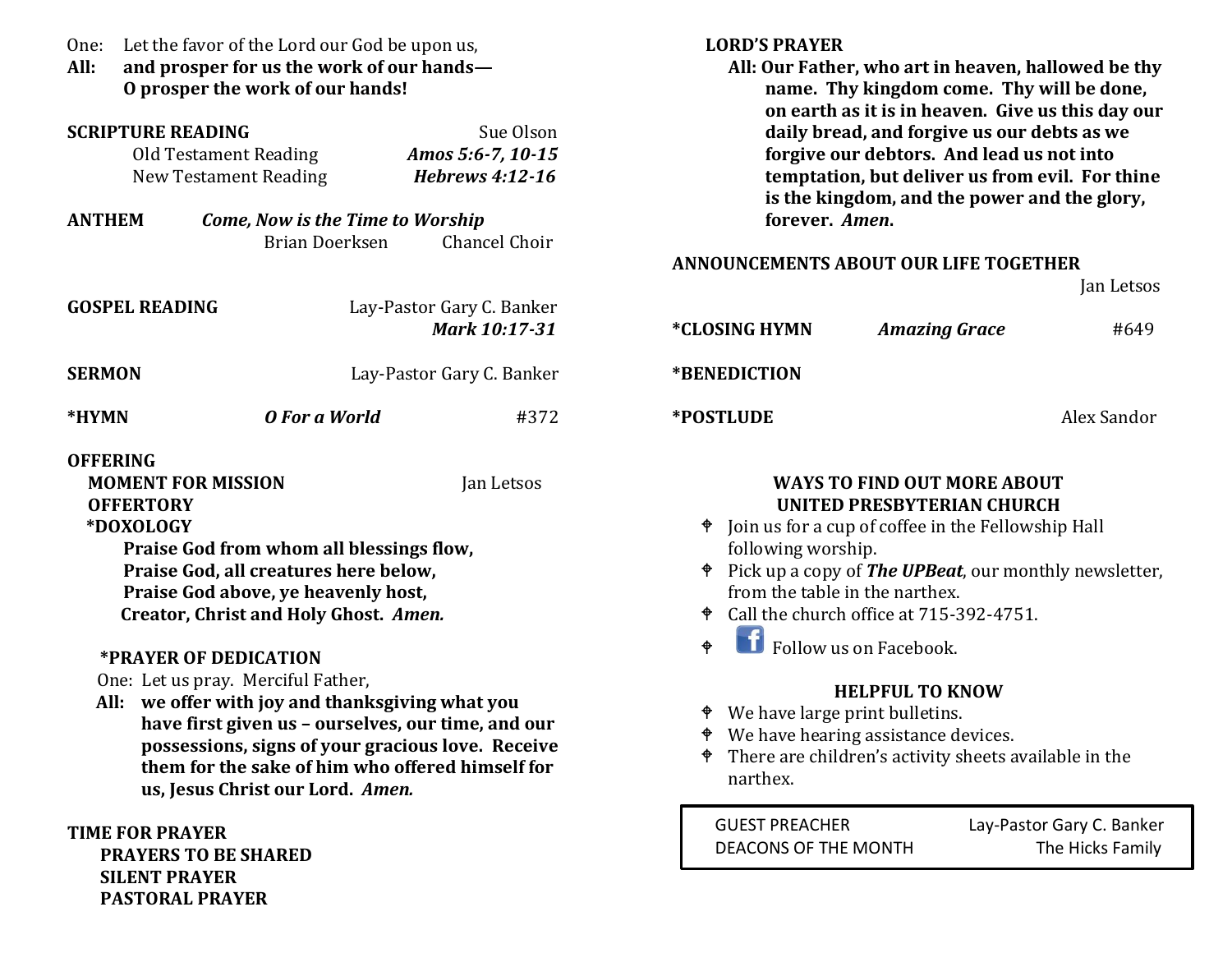## **OLD TESTAMENT READING** *Amos 5:6-7, 10-15*

#### Seek the LORD and live,

 or he will break out against the house of Joseph like fire, and it will devour Bethel, with no one to quench it. Ah, you that turn justice to wormwood, and bring righteousness to the ground!

They hate the one who reproves in the gate, and they abhor the one who speaks the truth. Therefore, because you trample on the poor and take from them levies of grain, you have built houses of hewn stone, but you shall not live in them; you have planted pleasant vineyards, but you shall not drink their wine. For I know how many are your transgressions, and how great are your sins you who afflict the righteous, who take a bribe, and push aside the needy in the gate. Therefor the prudent will keep silent in such a time; for it is an evil time.

Seek good and not evil, that you may live; and so the LORD, the God of hosts, will be with you, just as you have said. Hate evil and love good, and establish justice in the gate; it may be that the LORD, the God of hosts, will be gracious to the remnant of Joseph.

#### **NEW TESTAMENT READING** *Hebrews 4:12-16*

Indeed, the word of God is living and active, sharper than any two-edged sword, piercing until it divides soul from spirit, joints from marrow; it is able to judge the thoughts and intentions of the heart. And before him no creature is hidden, but all are naked and laid bare to the eyes of the one to whom we must render an account.

Since, then, we have a great high priest who has passed through the heavens, Jesus, the Son of God, let us hold fast to

our confession. For we do not have a high priest who is unable to sympathize with our weaknesses, but we have one who in every respect has been tested as we are, yet without sin. Let us therefore approach the throne of grace with boldness, so that we may receive mercy and find grace to help in time of need.

#### **GOSPEL READING** *Mark 10:17-31*

As he was setting out on a journey, a man ran up and knelt before him, and asked him, 'Good Teacher, what must I do to inherit eternal life?' Jesus said to him, 'Why do you call me good? No one is good but God alone. You know the commandments: "You shall not murder; You shall not commit adultery; You shall not steal; You shall not bear false witness; You shall not defraud; Honor your father and mother." ' He said to him, 'Teacher, I have kept all these since my youth.' Jesus, looking at him, loved him and said, 'You lack one thing; go, sell what you own, and give the money to the poor, and you will have treasure in heaven; then come, follow me.' When he heard this, he was shocked and went away grieving, for he had many possessions.

Then Jesus looked around and said to his disciples, 'How hard it will be for those who have wealth to enter the kingdom of God!' And the disciples were perplexed at these words. But Jesus said to them again, 'Children, how hard it is to enter the kingdom of God! It is easier for a camel to go through the eye of a needle than for someone who is rich to enter the kingdom of God.' They were greatly astounded and said to one another, 'Then who can be saved?' Jesus looked at them and said, 'For mortals it is impossible, but not for God; for God all things are possible.'

Peter began to say to him, 'Look, we have left everything and followed you.' Jesus said, 'Truly I tell you, there is no one who has left house or brothers or sisters or mother or father or children or fields, for my sake and for the sake of the good news, who will not receive a hundredfold now in this age houses, brothers and sisters, mothers and children, and fields, with persecutions—and in the age to come eternal life. But many who are first will be last, and the last will be first.'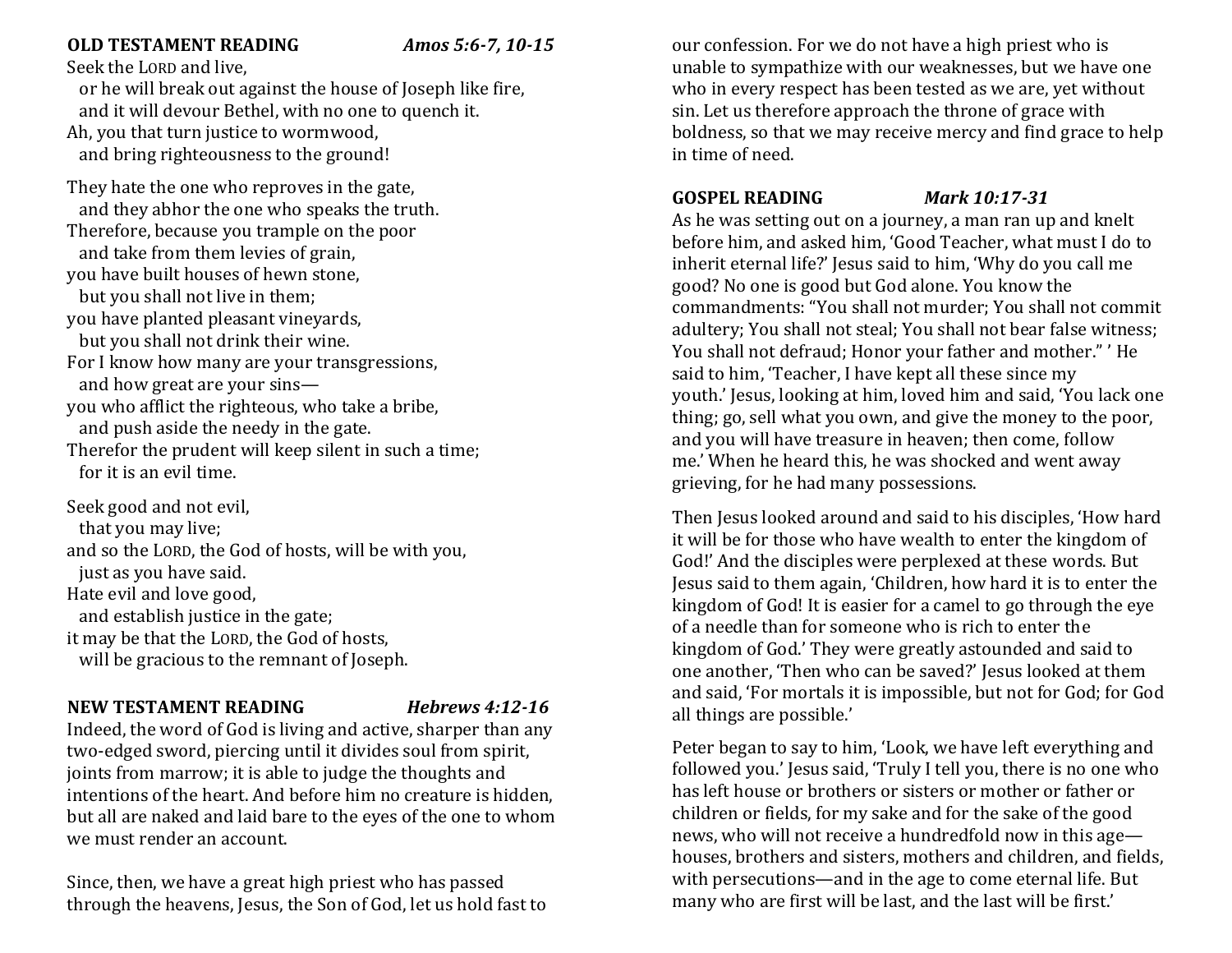## **ANNOUNCEMENTS**

#### **WELCOME**

Please welcome Lay-Pastor Gary C. Banker to our pulpit this Sunday.

### **MEETING THIS WEEK**

**Mission Committee** Tuesday, October 16 at 4:00 p.m. **Finance Committee** Thursday, October 18 at 4:00 p.m. **Session Committee** Thursday, October 18 at 5:30 p.m.

### **VOLUNTEER NEEDED**

A volunteer is needed to help hand out CSA shares on Wednesday, October 17 and Wednesday, October 24 from 4:00 – 6:00 p.m. All shares are labeled with the shareholders names. Duties include checking off names on a list, taking in the CSA sign, placing any un-picked-up shares into the refrigerator or freezer and locking the church once pick-up time is over. If you would be available to help please speak with Sue Olson or leave a message in the church office.

#### **FALL HAYRIDE**

A Hayride is planned on **Sunday, October 21**. If you would like to attend, please put your name on the sign-up sheet located in the back of the narthex. We will have a soup and bread lunch at 11:30 for hayride participants, and meet at UPC to carpool at 12:00 p.m. Contact Christy Willmore at 218-590-8294 for more information.

#### **FALL FLING BAZAAR**

**Saturday, October 27** from **10:00 a.m. – 2:00 p.m. Luncheon 11:00 a.m. – 2:00 p.m.** This is a chance to showcase all of the talented crafters and bakers we have in our congregation.

## **ANNOUNCEMENTS**

#### **PHOTOGRAPHY SALE**

*A downsizing sale of Ken's pictures, which are: beautiful, striking, interesting, and sometimes…weird.* **At UPC on Sunday, October 21st after worship, approximately 11:00-12:00 and again from 3:00-4:00 before the Community Dinner.** Most are 8 x 10 and either matted or mounted. Some are larger. There are also a small number of framed photos and a bunch of unmatted 8 x 10s. Prices will be inexpensive and encouraging of multiples. 50% of the proceeds will go to the church. Ken will enjoy telling you stories connected with the photos!

## **CAREGIVER WORKSHOP**

#### **Wednesday, October 17 at 1:00 – 2:00**

This workshop hosted by Senior Connections covers topics such as helping those who are caregivers to know what types of questions that they should ask medical personnel during appointments. This workshop is free and open to the public. Contact Luann at 715-394-3611 for more information.

#### **SIGN UP SHEETS**

Coffee hour sign-up sheets for November and December are now located on the table at the back of the narthex. Be sure to sign up early for the Sunday coffee hour that you would like to serve.